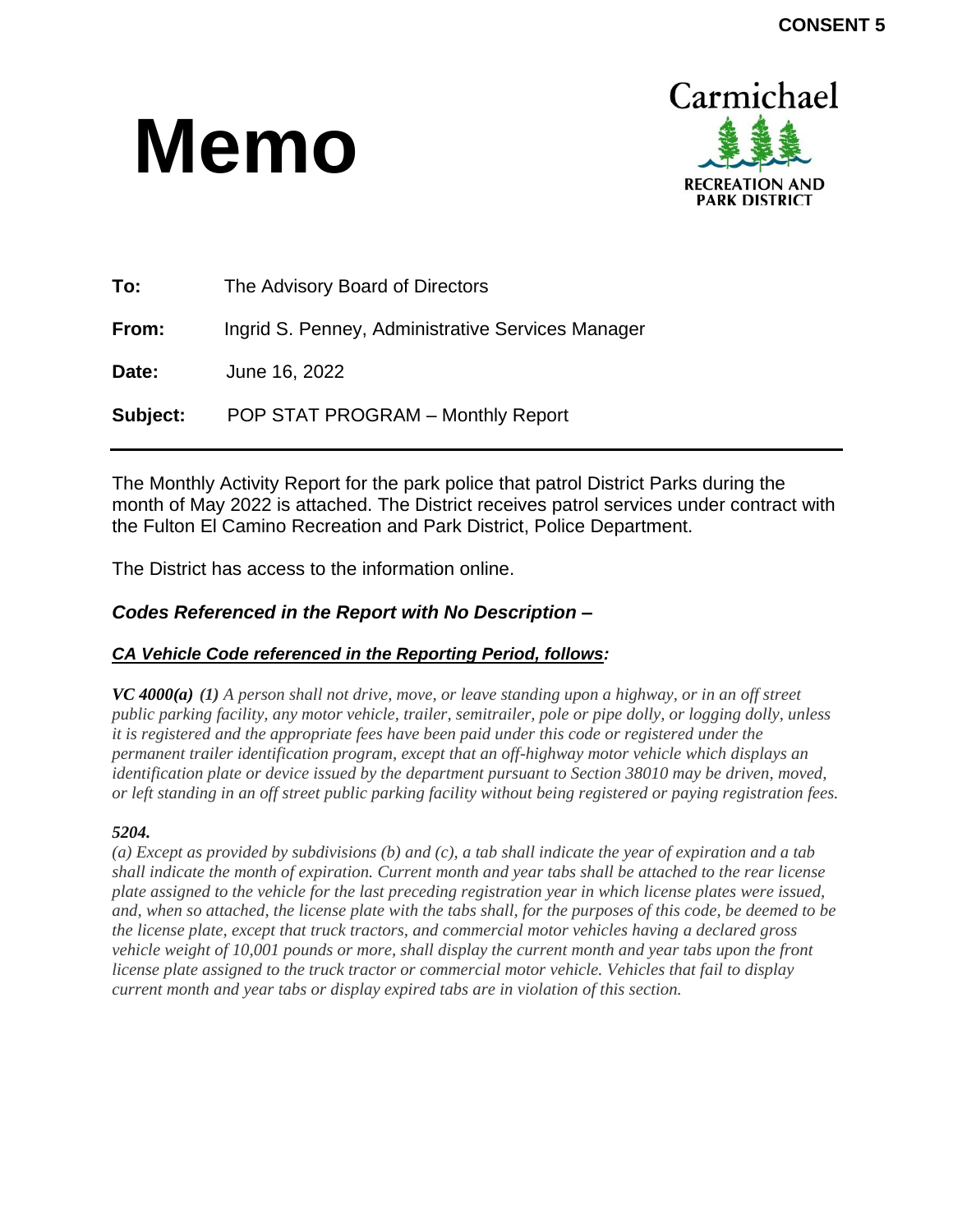## FULTON EL-CAMINO PARK DISTRICT POLICE DEPARTMENT



James R. Brown, Chief of Police

Monthly activity report for: Carmichael Park District, Reporting Period: 2022-05-01 to 2022-05-31

#### **Summary of enforcement actions**

|                                   |           | Park Hours:                                                                              |
|-----------------------------------|-----------|------------------------------------------------------------------------------------------|
|                                   |           | Drugs:                                                                                   |
|                                   |           | Weapons:                                                                                 |
|                                   |           | Alcohol:                                                                                 |
| NTA Issued:                       |           | Animals:                                                                                 |
|                                   |           | Vehicle Code:                                                                            |
|                                   |           |                                                                                          |
|                                   |           | Probation Violation:                                                                     |
|                                   |           | Other:                                                                                   |
|                                   |           | Drugs:                                                                                   |
|                                   |           | Weapons:                                                                                 |
|                                   |           | Assault/Battery:                                                                         |
| <b>Onsite Arrests:</b>            |           | Sex Crimes:                                                                              |
|                                   |           | Theft:                                                                                   |
|                                   |           | Probation Violation:                                                                     |
|                                   |           | Other:                                                                                   |
| Calls For Service:                |           | 1                                                                                        |
| Parking Citations:                |           | 13                                                                                       |
| <b>Warrant Arrests:</b>           |           | 0                                                                                        |
| <b>DUI</b> Arrests:               |           | $\theta$                                                                                 |
| <b>Stolen Vehicles:</b>           |           | 0                                                                                        |
| Warnings Issued:                  |           | 5                                                                                        |
|                                   |           |                                                                                          |
| <b>Notice To Appear</b>           | Date/Time | Violations                                                                               |
| (NTA)                             |           |                                                                                          |
| <b>Bird Tract Park</b>            |           | No NTA issued during this reporting period                                               |
|                                   |           | Cardinal Oaks Park No NTA issued during this reporting period                            |
| Carmichael Park<br>Del Campo Park |           | No NTA issued during this reporting period<br>No NTA issued during this reporting period |
| <b>Glancy Oaks Park</b>           |           | No NTA issued during this reporting period                                               |
| Jan Park                          |           | No NTA issued during this reporting period                                               |
| Jensen Botanical                  |           |                                                                                          |
| Garden                            |           | No NTA issued during this reporting period                                               |
| La Sierra                         |           | No NTA issued during this reporting period                                               |
| Community Center                  |           |                                                                                          |
|                                   |           | O'Donnell Heritage No NTA issued during this reporting period                            |
| Off Property                      |           | No NTA issued during this reporting period                                               |

ng peri repor τοp ս ա Patriots Park No NTA issued during this reporting period **Severity** Notes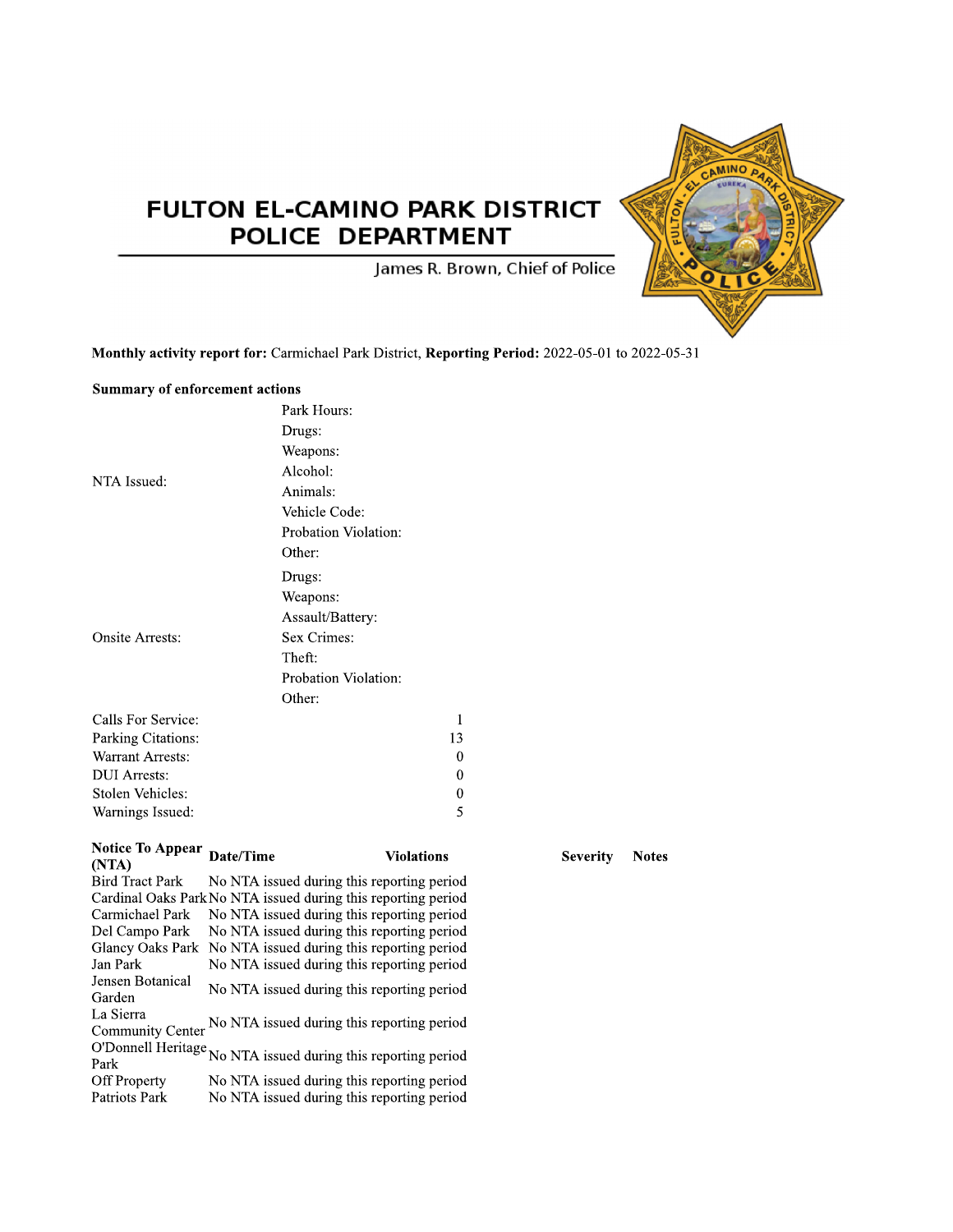|                                        | Schweitzer Grove No NTA issued during this reporting period                                         |                                |                         |                        |
|----------------------------------------|-----------------------------------------------------------------------------------------------------|--------------------------------|-------------------------|------------------------|
| Nature Area                            |                                                                                                     |                                |                         |                        |
| <b>Arrests Made</b>                    | Date/Time                                                                                           | <b>Violations</b>              | <b>Severity</b>         | <b>Notes</b>           |
| <b>Bird Tract Park</b>                 | No arrests reporting during this period                                                             |                                |                         |                        |
|                                        | Cardinal Oaks Park No arrests reporting during this period                                          |                                |                         |                        |
| Carmichael Park                        | No arrests reporting during this period                                                             |                                |                         |                        |
| Del Campo Park                         | No arrests reporting during this period<br>Glancy Oaks Park No arrests reporting during this period |                                |                         |                        |
| Jan Park                               | No arrests reporting during this period                                                             |                                |                         |                        |
| Jensen Botanical                       |                                                                                                     |                                |                         |                        |
| Garden                                 | No arrests reporting during this period                                                             |                                |                         |                        |
| La Sierra                              |                                                                                                     |                                |                         |                        |
| Community Center                       | No arrests reporting during this period                                                             |                                |                         |                        |
| O'Donnell Heritage                     |                                                                                                     |                                |                         |                        |
| Park                                   | No arrests reporting during this period                                                             |                                |                         |                        |
| Off Property                           | No arrests reporting during this period                                                             |                                |                         |                        |
| Patriots Park                          | No arrests reporting during this period                                                             |                                |                         |                        |
| Schweitzer Grove                       | No arrests reporting during this period                                                             |                                |                         |                        |
| Nature Area                            |                                                                                                     |                                |                         |                        |
| <b>Calls For Service Date/Time</b>     |                                                                                                     | <b>Description</b>             | <b>DispositionNotes</b> |                        |
| <b>Bird Tract Park</b>                 | No calls for service during this reporting period                                                   |                                |                         |                        |
| Carmichael Park                        | Cardinal Oaks Park No calls for service during this reporting period                                |                                |                         |                        |
|                                        | No calls for service during this reporting period                                                   | students in fight, all parties |                         |                        |
| Del Campo Park                         | 2022-05-16 15:36                                                                                    | gone on arrival                | GOA                     | fight, all subject goa |
|                                        | Glancy Oaks Park No calls for service during this reporting period                                  |                                |                         |                        |
| Jan Park                               | No calls for service during this reporting period                                                   |                                |                         |                        |
| Jensen Botanical                       |                                                                                                     |                                |                         |                        |
| Garden                                 | No calls for service during this reporting period                                                   |                                |                         |                        |
| La Sierra                              |                                                                                                     |                                |                         |                        |
| <b>Community Center</b>                | No calls for service during this reporting period                                                   |                                |                         |                        |
| O'Donnell Heritage                     | No calls for service during this reporting period                                                   |                                |                         |                        |
| Park                                   |                                                                                                     |                                |                         |                        |
| Off Property                           | No calls for service during this reporting period                                                   |                                |                         |                        |
| Patriots Park                          | No calls for service during this reporting period                                                   |                                |                         |                        |
| Schweitzer Grove                       | No calls for service during this reporting period                                                   |                                |                         |                        |
| Nature Area                            |                                                                                                     |                                |                         |                        |
| <b>Arrest Warrants Date/Time</b>       |                                                                                                     | <b>Warrant Type</b>            | Bail<br>Amount          | <b>Notes</b>           |
| <b>Bird Tract Park</b>                 | No warrant arrests during this reporting period                                                     |                                |                         |                        |
|                                        | Cardinal Oaks Park No warrant arrests during this reporting period                                  |                                |                         |                        |
| Carmichael Park                        | No warrant arrests during this reporting period                                                     |                                |                         |                        |
| Del Campo Park                         | No warrant arrests during this reporting period                                                     |                                |                         |                        |
|                                        | Glancy Oaks Park No warrant arrests during this reporting period                                    |                                |                         |                        |
| Jan Park                               | No warrant arrests during this reporting period                                                     |                                |                         |                        |
| Jensen Botanical                       | No warrant arrests during this reporting period                                                     |                                |                         |                        |
| Garden                                 |                                                                                                     |                                |                         |                        |
| La Sierra                              | No warrant arrests during this reporting period                                                     |                                |                         |                        |
| Community Center<br>O'Donnell Heritage |                                                                                                     |                                |                         |                        |
| Park                                   | No warrant arrests during this reporting period                                                     |                                |                         |                        |
| Off Property                           | No warrant arrests during this reporting period                                                     |                                |                         |                        |
| Patriots Park                          | No warrant arrests during this reporting period                                                     |                                |                         |                        |
| Schweitzer Grove                       |                                                                                                     |                                |                         |                        |
| Nature Area                            | No warrant arrests during this reporting period                                                     |                                |                         |                        |
| <b>DUI Arrests</b>                     | Date/Time                                                                                           | <b>DUI</b> Type                | BAC                     | <b>Notes</b>           |
| <b>Bird Tract Park</b>                 | No DUI arrests during this reporting period                                                         |                                |                         |                        |
|                                        | Cardinal Oaks Park No DUI arrests during this reporting period                                      |                                |                         |                        |
| Carmichael Park                        | No DUI arrests during this reporting period                                                         |                                |                         |                        |
| Del Campo Park                         | No DUI arrests during this reporting period                                                         |                                |                         |                        |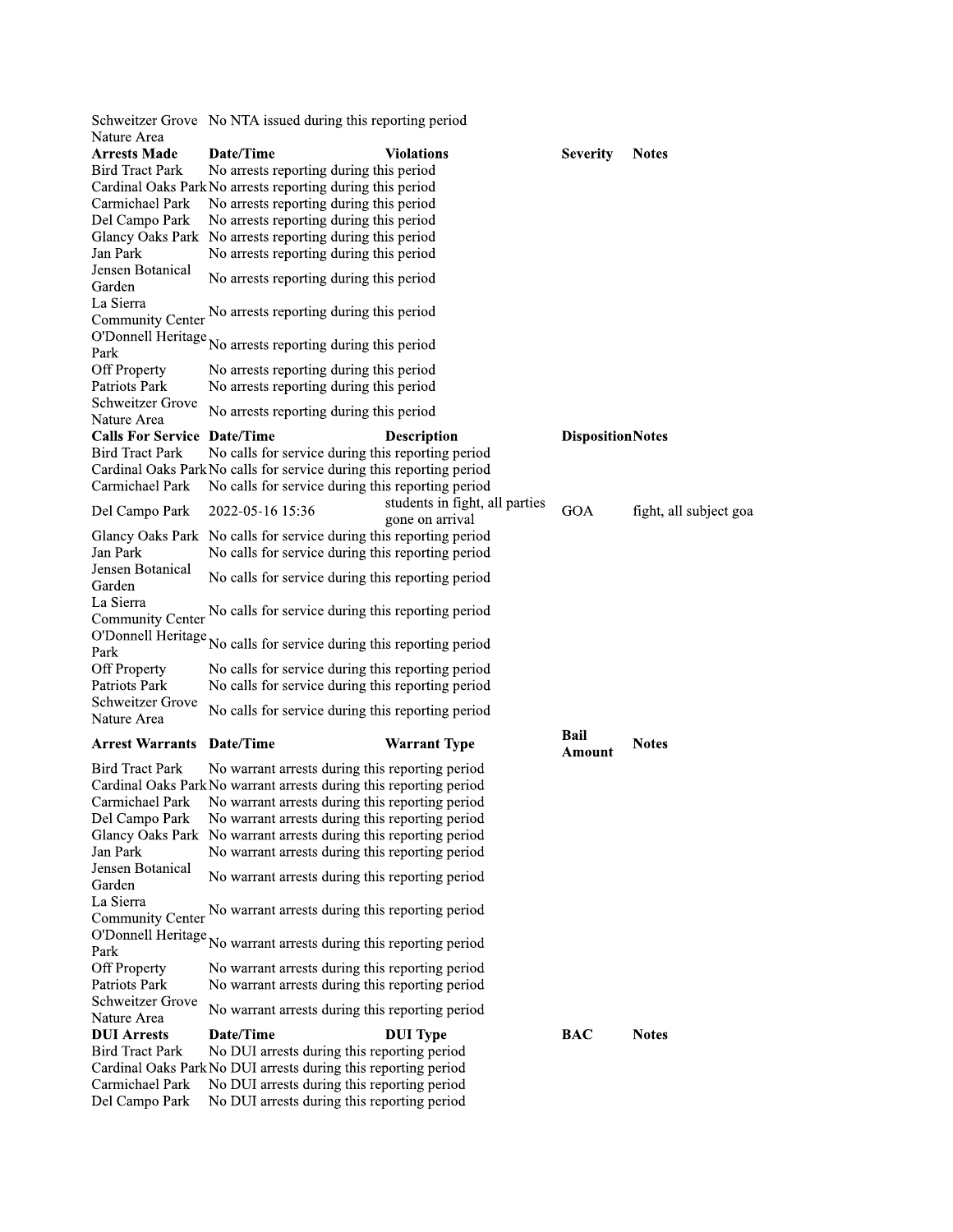Glancy Oaks Park No DUI arrests during this reporting period Jan Park No DUI arrests during this reporting period Jensen Botanical No DUI arrests during this reporting period Garden La Sierra Community Center No DUI arrests during this reporting period O'Donnell Heritage No DUI arrests during this reporting period No DUI arrests during this reporting period **Off Property** Patriots Park No DUI arrests during this reporting period **Schweitzer Grove** No DUI arrests during this reporting period Nature Area **Warnings** Date/Time **Violation Notes Bird Tract Park** No warnings during this reporting period Cardinal Oaks Park No warnings during this reporting period Carmichael Park 2022-05-01 20:00 VC  $4000(a)(1)$ Subject was seen exiting the parking lot without his Carmichael Park 2022-05-07 16:58 CVC 27315 seat belt on. Carmichael Park 2022-05-26 20:00  $5204(a)$ No warnings during this reporting period Del Campo Park Glancy Oaks Park No warnings during this reporting period Jan Park No warnings during this reporting period Jensen Botanical No warnings during this reporting period Garden La Sierra subject was observed with dog off leash in baseball Community Center 2022-05-29 20:15  $SCO$  9.36.061(a)(4) field, due to lack of prior contact warning issued. La Sierra subject had dog walking in park by baseball fields, 2022-05-29 20:30 SCO  $9.36.061(a)(4)$ **Community Center** due to lack of prior contact warning issued. O'Donnell Heritage No warnings during this reporting period **Off Property** No warnings during this reporting period **Patriots Park** No warnings during this reporting period Schweitzer Grove No warnings during this reporting period Nature Area **Parking Citations Date/Time Violations Bird Tract Park** No Parking citations issued during this reporting period Cardinal Oaks Park No Parking citations issued during this reporting period 2022-05-01 19:54 4000(a) CVC No current registration Carmichael Park Carmichael Park 2022-05-30 21:25 4000(a) CVC No current registration Del Campo Park No Parking citations issued during this reporting period **Glancy Oaks Park** No Parking citations issued during this reporting period Jan Park No Parking citations issued during this reporting period Jensen Botanical No Parking citations issued during this reporting period Garden La Sierra Community Center 2022-05-01 19:27 4000(a) CVC No current registration La Sierra Community Center 2022-05-01 19:38 10.16.050(b) SCO Parking in more than one space La Sierra Community Center 2022-05-12 22:34 9.36.065(e) SCO Parking in park after hours La Sierra Community Center 2022-05-12 22:30 9.36.065(e) SCO Parking in park after hours La Sierra Community Center 2022-05-12 22:22 9.36.065(e) SCO Parking in park after hours La Sierra Community Center 2022-05-21 14:50 5200(a) CVC Display of two license plates required La Sierra Community Center 2022-05-21 14:35 4000(a) CVC No current registration 2022-05-21 14:30 La Sierra 4000(a) CVC No current registration